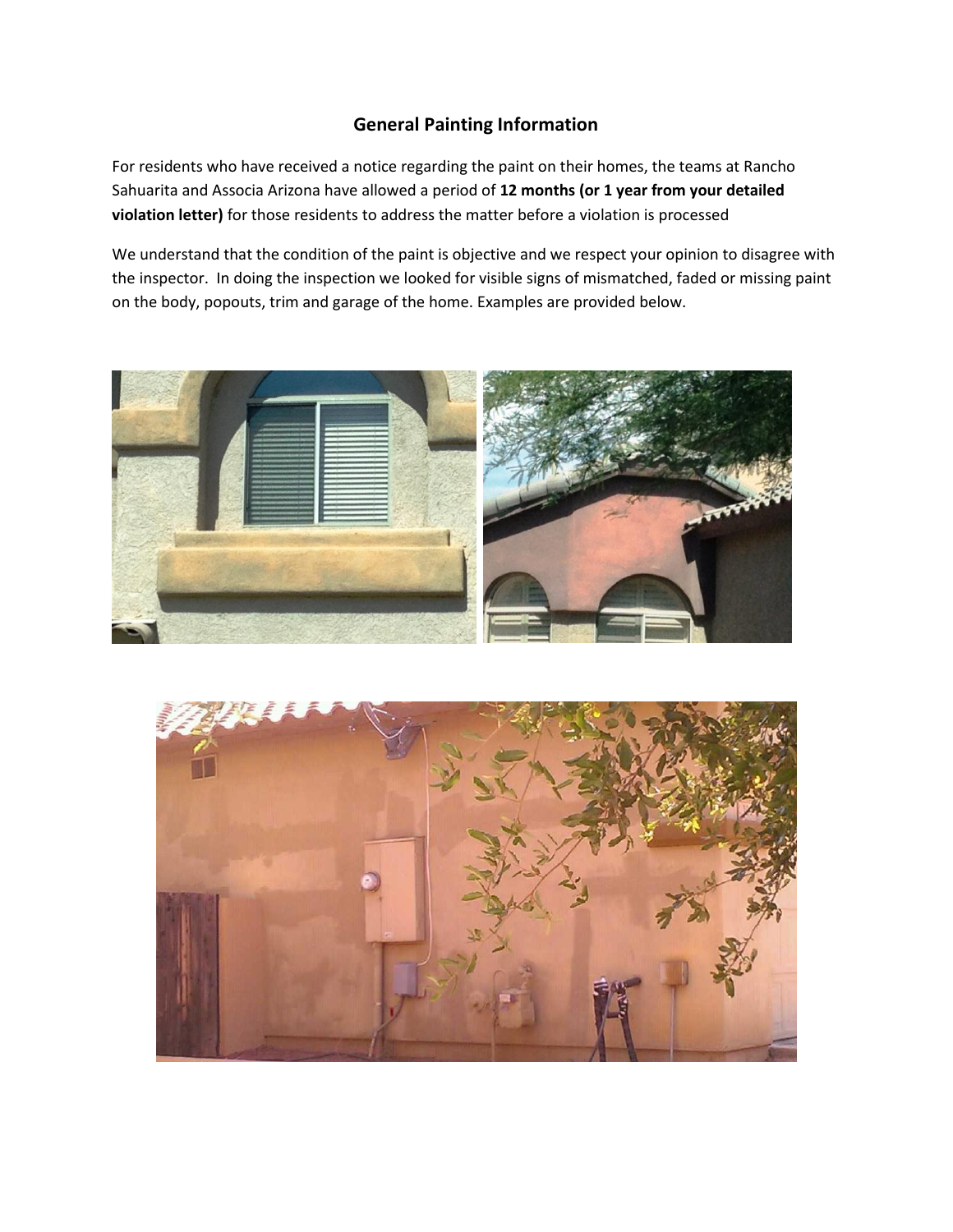

If you feel that you received a notice in error and would like to schedule a re-inspection, the HOA will accommodate and meet with you. The HOA can also assist you in determining the color of your home, in finding a vendor or in providing a discount on paint materials and services. We can also develop a maintenance plan to defer the enforcement process.

## **Some Things to Keep in Mind**

- Consult the approved color palettes for your neighborhood **here** before painting your home. **REMEMBER each neighborhood has an approved color palette and schemes which cannot be deviated from.**
	- o If you are repainting your home the same color, you do not need architectural approval.
	- o If you are changing the color of your home to another approved color scheme in the neighborhood approved palette, you will need to submit an **Architectural Review Form** and receive approval prior to painting.
	- o If you paint outside the approved color palette without approval from the ARC, you will be responsible to repaint the home to bring it into compliance.
- Remember to opt for a higher grade exterior paint, as spending a little more on paint now can mean the difference between repainting in 4 years or 8 years.
- If choosing a painting contractor to assist you, remember to ask the following questions:
	- o What kind of paint are they using?
	- o How many coats will they apply?
	- o Do they dilute paint? To what ratio?
	- o How long is the paint guaranteed to last?